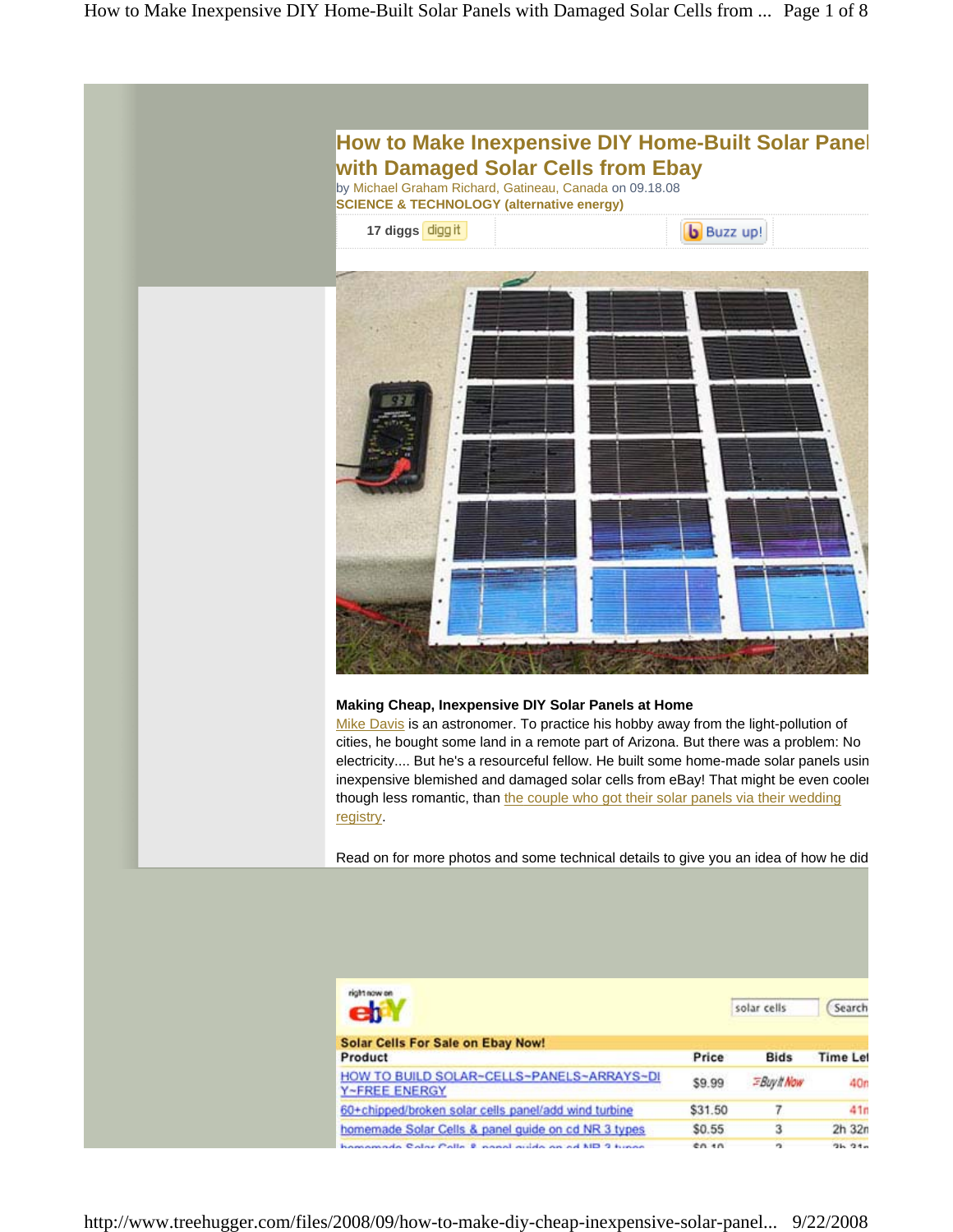|                                                                    | JU. IU  | £                  | <b>UILUIL</b> |
|--------------------------------------------------------------------|---------|--------------------|---------------|
| HOW TO BUILD SOLAR~CELLS~PANELS~ARRAYS~DI<br><b>Y-FREE ENERGY</b>  | \$9.99  | <b>EBuy It Now</b> | 3h 40n        |
| homemade Solar Cells & panel quide on cd NR 3 types                | \$0.01  | ۰                  | 4h 25n        |
| 60+chipped/broken solar cells panel/add t wind turbine             | \$20.50 | 5                  | 4h 25n        |
| Solar Cells - 60 Chipped/Broken -Guaranteed Working -NR            | \$72.38 | 17                 | 5h 24n        |
| homemade Solar Cells & panel quide on cd NR 3 types                | \$0.01  | ٠                  | 6h 08n        |
| ALTERNATIVE ENERGY-HOW TO MAKE SOLAR CELLS-<br><b>ON CD EBOOKS</b> | \$5.01  | <b>EBuy It Now</b> | 6h 51n        |
| HOW TO BUILD SOLAR~CELLS~PANELS~ARRAYS~DI<br><b>Y-FREE ENERGY</b>  | \$9.99  | <b>EBuy It Now</b> | 8h 36n        |
| 60+ broken or chipped solar cells                                  | \$20.00 | <b>EBuy It Now</b> | 8h 53n        |
| View all 92 items on eBay                                          |         |                    | disclaimer    |



I bought a couple of bricks of 3 X 6 mono-crystalline solar cells. It takes a total of 36 of these type solar cells wired in series to make a panel. Each cell produces about 1/2 Volt. 36 in series would give about 18 volts which would be good for charging 12 volt batteries. (Yes, you really need that high a Voltage to effectively charge 12 Volt batteries) This type of solar cell is as thin as paper and as brittle and fragile as glass.



http://www.treehugger.com/files/2008/09/how-to-make-diy-cheap-inexpensive-solar-panel... 9/22/2008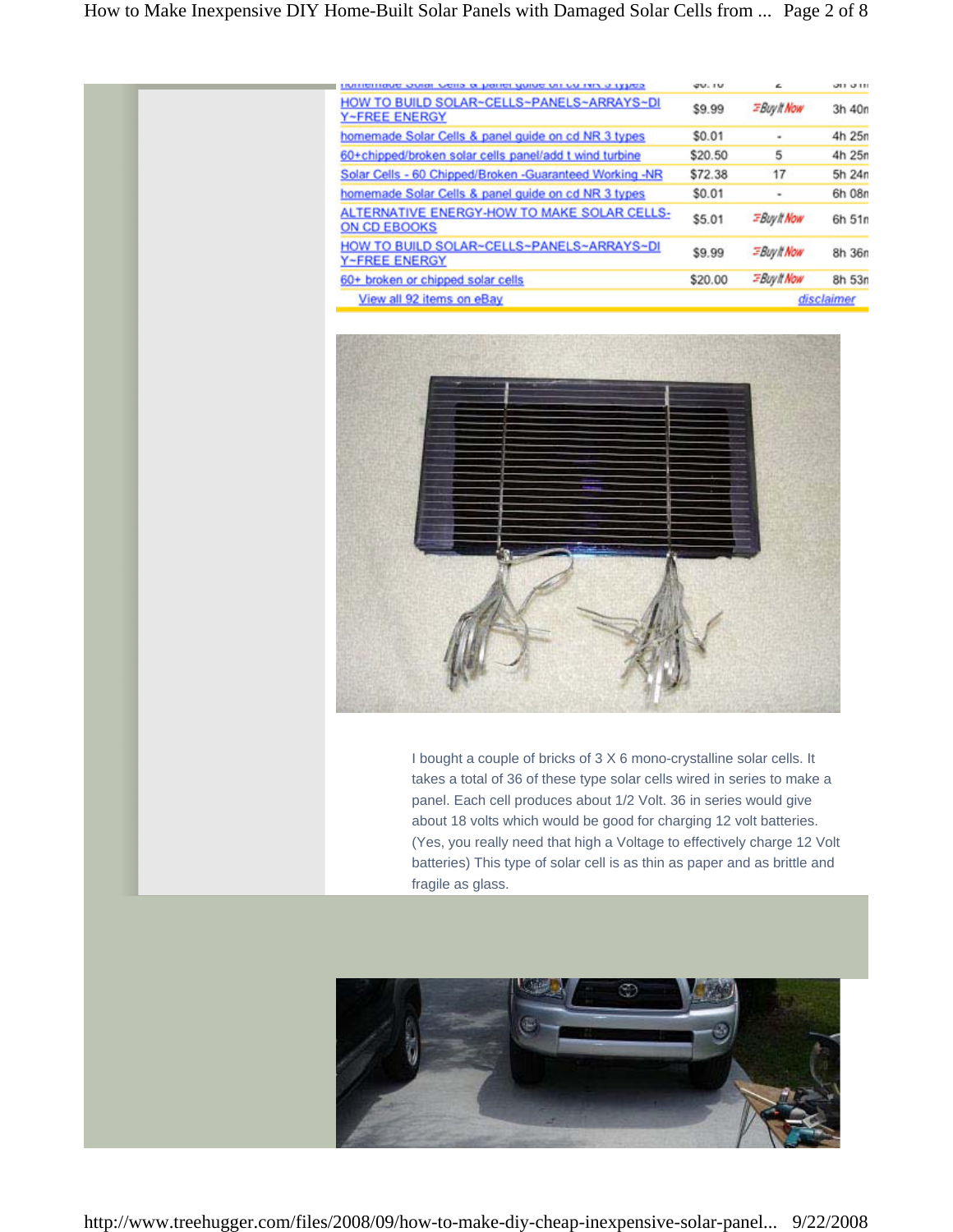

A solar panel is really just a shallow box. So I started out by building myself a shallow box. I made the box shallow so the sides wouldn't shade the solar cells when the sun comes at an angle from the sides.



Next I cut two pieces of masonite peg-board to fit inside the wells. These pieces of peg-board will be the substrates that each sub-panel will be built on. [...] To protect the solar cells from the weather, the panel will have a plexiglass front.

## **DIY solar panels continued on page 2!**

## **page: 1**, 2

**« The Jordan River Has Some New Good Water Neighbors | New York Times Ge**

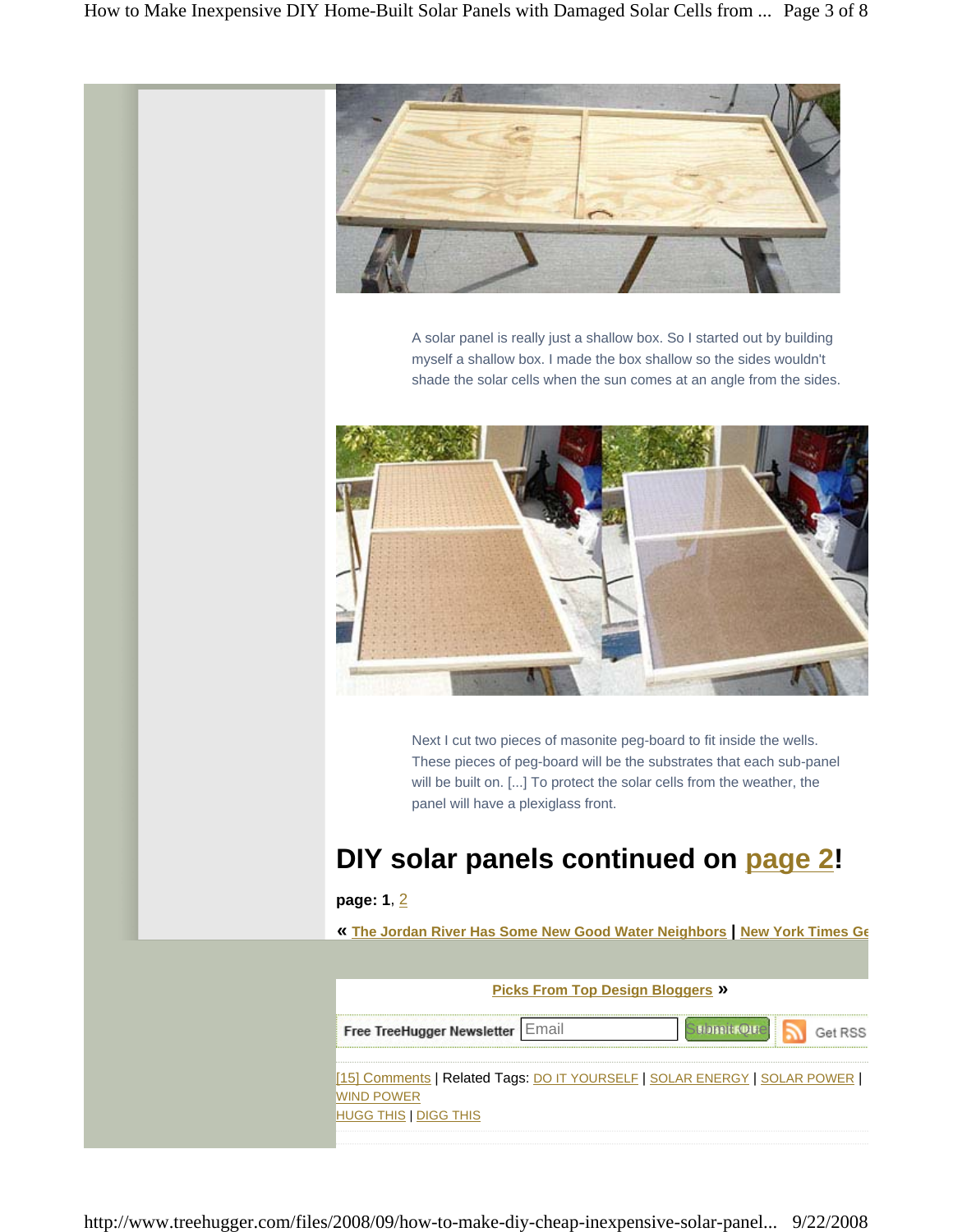| Comments (15)                                                                                                                                                                                                                                                                                                                                                                                                                                                                                                                                                                                                                                                                                          |
|--------------------------------------------------------------------------------------------------------------------------------------------------------------------------------------------------------------------------------------------------------------------------------------------------------------------------------------------------------------------------------------------------------------------------------------------------------------------------------------------------------------------------------------------------------------------------------------------------------------------------------------------------------------------------------------------------------|
| Cool. So, how much power does the thing output in full fun? And kWh/day would be<br>nice, too.                                                                                                                                                                                                                                                                                                                                                                                                                                                                                                                                                                                                         |
| Still at \$105 it's a pretty good deal                                                                                                                                                                                                                                                                                                                                                                                                                                                                                                                                                                                                                                                                 |
| September 18, 2008 4:49 PM   ₹ flag a problem                                                                                                                                                                                                                                                                                                                                                                                                                                                                                                                                                                                                                                                          |
| Anthony $\boxed{\mathcal{A}}$ says:<br>jump back to top                                                                                                                                                                                                                                                                                                                                                                                                                                                                                                                                                                                                                                                |
| Heck yes!!! Sign me up!                                                                                                                                                                                                                                                                                                                                                                                                                                                                                                                                                                                                                                                                                |
| September 18, 2008 5:01 PM   ₹ flag a problem                                                                                                                                                                                                                                                                                                                                                                                                                                                                                                                                                                                                                                                          |
| <b>Azhura says:</b><br>jump back to top                                                                                                                                                                                                                                                                                                                                                                                                                                                                                                                                                                                                                                                                |
| I read some stuff from Steve Harris at Knowledge Publications. He suggests<br>contacting highway contracting companies  they operate those solar powered<br>highway info signs and they get hit by drunk drivers and get beat up a lot. They end<br>up having panels lying around that insurance has paid for and they might give them<br>away.<br>Also for building solar hot water heaters if you need some good plate glass,<br>contracting companies might have some lying around from damaged doors received<br>in shipping. If you're buiding a box for hot water, it doesn't matter if it has scratch.<br>vsk<br>September 18, 2008 5:41 PM   ₹ flag a problem<br>vsk says:<br>jump back to top |
|                                                                                                                                                                                                                                                                                                                                                                                                                                                                                                                                                                                                                                                                                                        |
|                                                                                                                                                                                                                                                                                                                                                                                                                                                                                                                                                                                                                                                                                                        |
|                                                                                                                                                                                                                                                                                                                                                                                                                                                                                                                                                                                                                                                                                                        |
| Anthony said:                                                                                                                                                                                                                                                                                                                                                                                                                                                                                                                                                                                                                                                                                          |
| "So, how much power does the thing output in full sun?"                                                                                                                                                                                                                                                                                                                                                                                                                                                                                                                                                                                                                                                |
| It's in the article. 18.5 volts and 3.05 amps. That's 56.42 Watts. Multiply by about 8 (I<br>don't know how many hours of sunshine Arizona gets in a day, so I'm certain this is<br>an underestimate, but at the same time some of that day will result in less than<br>optimum conditions as the sun moves across the sky) and you get 451 Wh/day, or                                                                                                                                                                                                                                                                                                                                                 |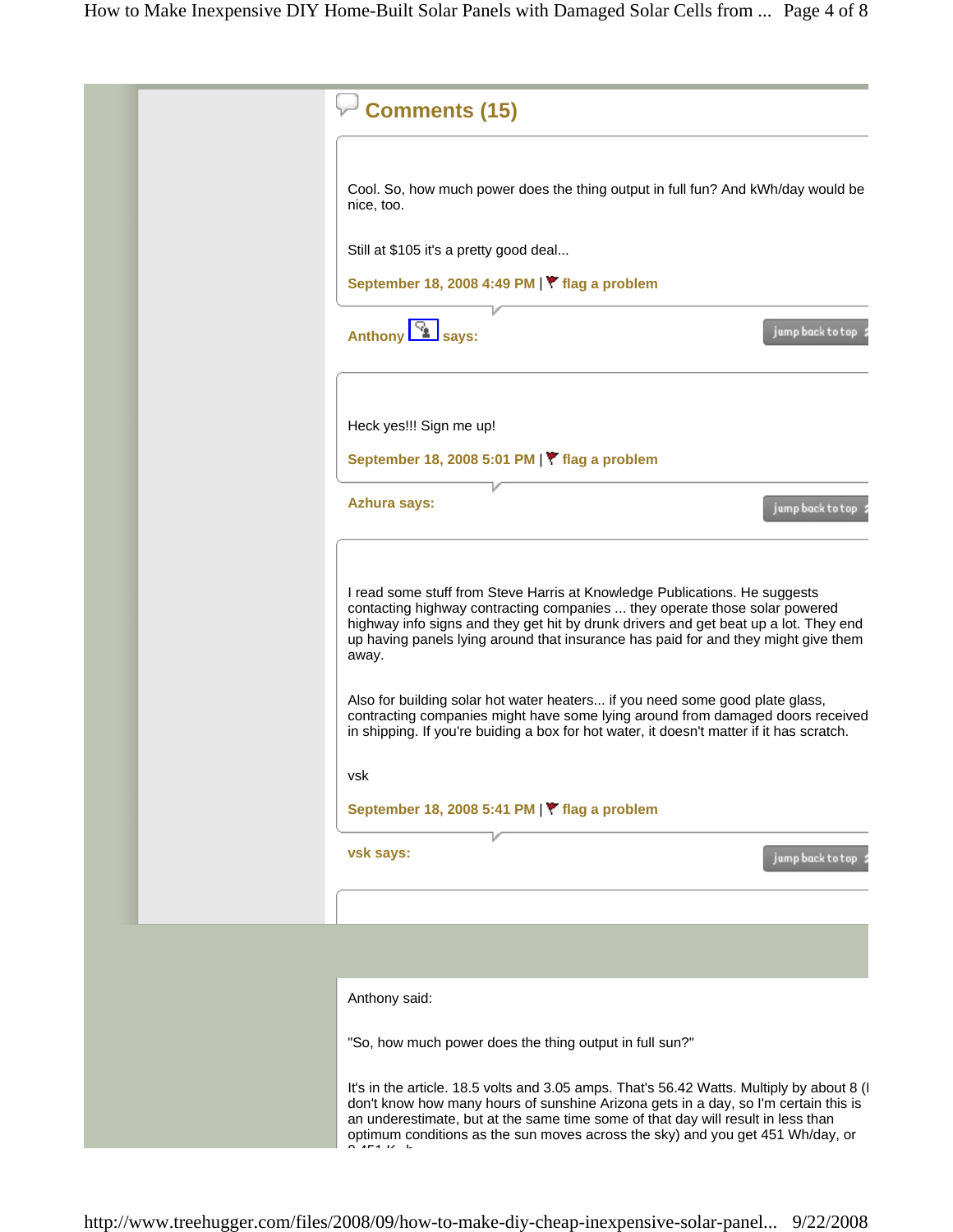| <b>U.451 KWN.</b>                                                                                                                                                                                                                                                                                                                                                                                                                                                                                                                                                     |  |  |
|-----------------------------------------------------------------------------------------------------------------------------------------------------------------------------------------------------------------------------------------------------------------------------------------------------------------------------------------------------------------------------------------------------------------------------------------------------------------------------------------------------------------------------------------------------------------------|--|--|
|                                                                                                                                                                                                                                                                                                                                                                                                                                                                                                                                                                       |  |  |
| Since an observatory doesn't use a lot of power (a laptop, the telescope, and a<br>couple of very low powered red lights, if any at all) and amateur observatories don't<br>see a lot of use (weekends maybe) this is probably at least several times as much<br>power as he needs (although there's charging/discharging inefficiencies that he<br>mentions, there's also the fact that it's weekends only). It won't, however, power you<br>home. In fact, that won't even power my entertainment center or my desktop<br>computer for more than a couple of hours. |  |  |
| September 18, 2008 7:40 PM   1 flag a problem                                                                                                                                                                                                                                                                                                                                                                                                                                                                                                                         |  |  |
| Ernie $\frac{Q_1}{2}$ says:<br>jump back to top                                                                                                                                                                                                                                                                                                                                                                                                                                                                                                                       |  |  |
|                                                                                                                                                                                                                                                                                                                                                                                                                                                                                                                                                                       |  |  |
| I would try that with a swimming pool surround which works equally well as anything<br>in general so if you got one of those rolls of plastic be careful using a circular saw<br>cutting it cause they chip and pieces can fly into the face and chest or the arms and<br>hurt as much as a weed eater slinging rocks against a leg which is exposed cause<br>your wearing short pants.                                                                                                                                                                               |  |  |
| September 18, 2008 10:33 PM   ₹ flag a problem                                                                                                                                                                                                                                                                                                                                                                                                                                                                                                                        |  |  |
| <b>Michael says:</b><br>jump back to top                                                                                                                                                                                                                                                                                                                                                                                                                                                                                                                              |  |  |
| Needs way more articles like this.<br>September 18, 2008 10:48 PM   * flag a problem                                                                                                                                                                                                                                                                                                                                                                                                                                                                                  |  |  |
| Erik says:<br>jump back to top                                                                                                                                                                                                                                                                                                                                                                                                                                                                                                                                        |  |  |
|                                                                                                                                                                                                                                                                                                                                                                                                                                                                                                                                                                       |  |  |
|                                                                                                                                                                                                                                                                                                                                                                                                                                                                                                                                                                       |  |  |
| You can repair broken panels                                                                                                                                                                                                                                                                                                                                                                                                                                                                                                                                          |  |  |
| http://www.fastonline.org/CD3WD_40/JF/JF_OTHER/SMALL/Solar%20panel%<br>20testing%20and%20repailBy%20Donald%20Koehler.PDF                                                                                                                                                                                                                                                                                                                                                                                                                                              |  |  |
| (sorry, haven't quite figured out tinyurl)                                                                                                                                                                                                                                                                                                                                                                                                                                                                                                                            |  |  |
|                                                                                                                                                                                                                                                                                                                                                                                                                                                                                                                                                                       |  |  |
| Or broken panel covers<br>http://www.fieldlines.com/story/2003/8/5/121012/8923                                                                                                                                                                                                                                                                                                                                                                                                                                                                                        |  |  |
| Goodle can be handy for these things                                                                                                                                                                                                                                                                                                                                                                                                                                                                                                                                  |  |  |
| Enjoy!                                                                                                                                                                                                                                                                                                                                                                                                                                                                                                                                                                |  |  |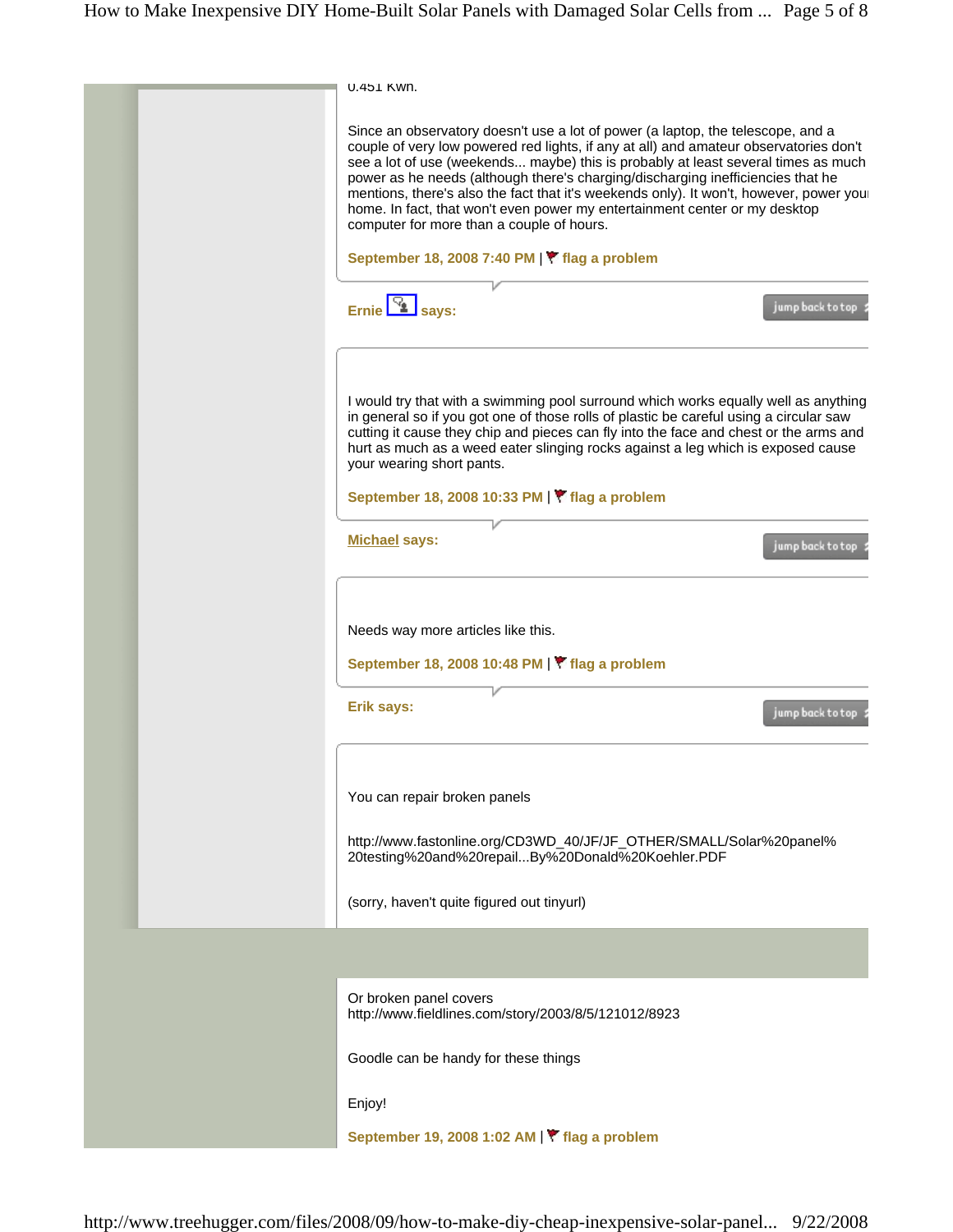|  | Don says:                                                                            |                                                                                                                                                                   | jump back to top |
|--|--------------------------------------------------------------------------------------|-------------------------------------------------------------------------------------------------------------------------------------------------------------------|------------------|
|  | A great project! I'll try to do it.<br>September 19, 2008 7:48 AM   1 flag a problem |                                                                                                                                                                   |                  |
|  | <b>Mahmoud Kabalan says:</b>                                                         |                                                                                                                                                                   | jump back to top |
|  | Erik -                                                                               |                                                                                                                                                                   |                  |
|  | www.instructables.com - Way more articles like this!                                 |                                                                                                                                                                   |                  |
|  | September 19, 2008 9:38 AM   ₹ flag a problem                                        |                                                                                                                                                                   |                  |
|  | <b>Andrew Jones says:</b>                                                            |                                                                                                                                                                   | jump back to top |
|  | same.                                                                                | Come over to the Treehugger Forums and check out the Supplemental Solar thread<br>where a few of us are doing similar projects and help others who want to do the |                  |
|  | September 19, 2008 10:45 AM   ₹ flag a problem                                       |                                                                                                                                                                   |                  |
|  | mikebeavis says:                                                                     |                                                                                                                                                                   | jump back to top |
|  | September 20, 2008 3:15 PM   ₹ flag a problem                                        | Where in the article does it say 3.05 A? I doubt that 3"x6" panel would produce that<br>much current a couple of hundred miliamperes will be the most.            |                  |
|  | E.E. says:                                                                           |                                                                                                                                                                   | jump back to top |
|  |                                                                                      |                                                                                                                                                                   |                  |
|  |                                                                                      |                                                                                                                                                                   |                  |
|  |                                                                                      | "Where in the article does it say 3.05 A? I doubt that 3"x6" panel would produce that<br>much current a couple of hundred miliamperes will be the most."          |                  |
|  | September 20, 2008 4:22 PM   ₹ flag a problem                                        | isn't 3 amps at 18.8 volts only 56 watts? That sounds about right, no?                                                                                            |                  |
|  |                                                                                      |                                                                                                                                                                   |                  |
|  | <b>Anonymous says:</b>                                                               |                                                                                                                                                                   | jump back to top |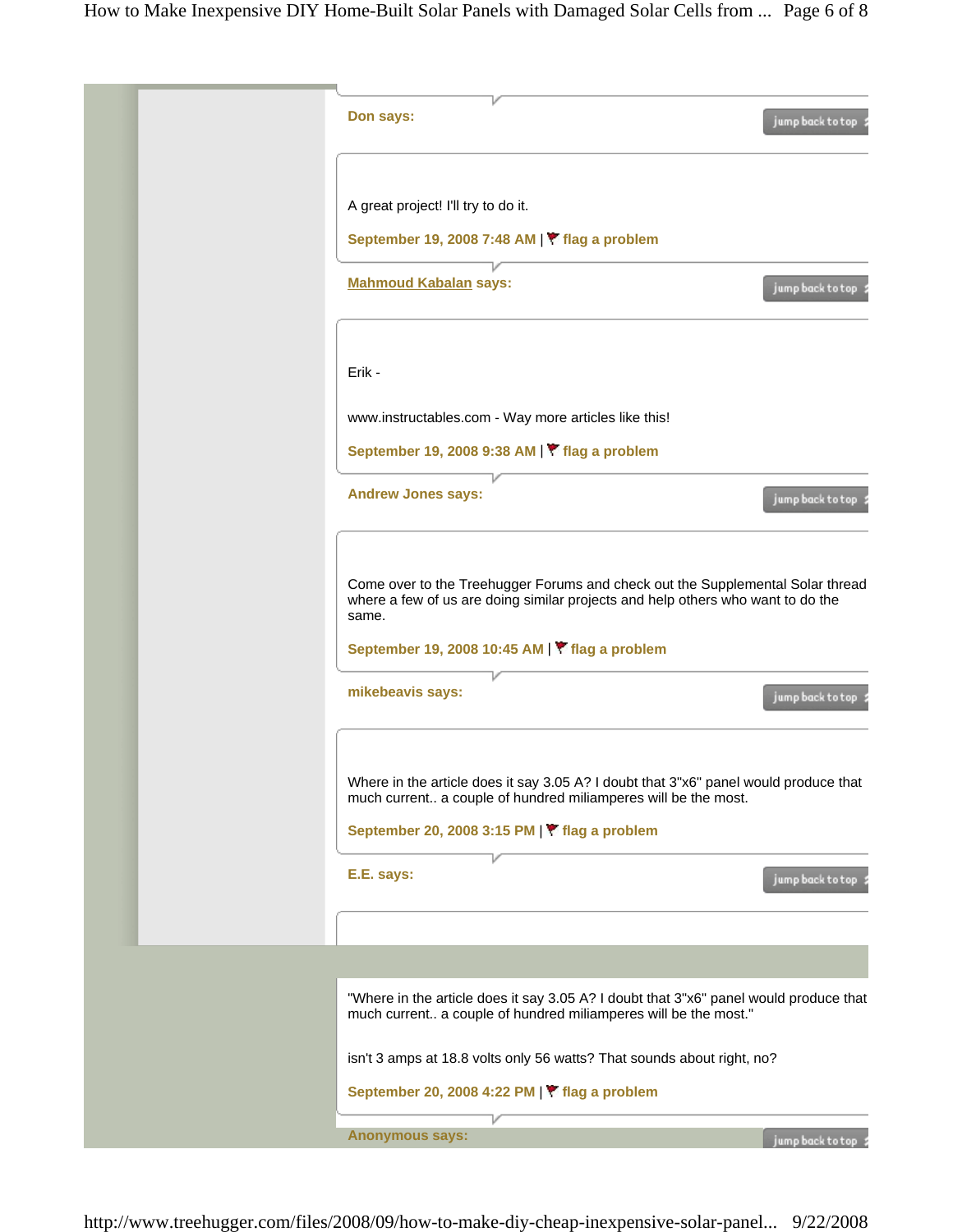| Does anyone have the link for the Treehugger forum mentioned in this post:                                                                                                                                                                                                                                                                                                                                                                                                                                                                                                                                                                                                                                                                                    |
|---------------------------------------------------------------------------------------------------------------------------------------------------------------------------------------------------------------------------------------------------------------------------------------------------------------------------------------------------------------------------------------------------------------------------------------------------------------------------------------------------------------------------------------------------------------------------------------------------------------------------------------------------------------------------------------------------------------------------------------------------------------|
| "Come over to the Treehugger Forums and check out the Supplemental Solar threac<br>where a few of us are doing similar projects and help others who want to do the<br>same".                                                                                                                                                                                                                                                                                                                                                                                                                                                                                                                                                                                  |
| September 20, 2008 5:39 PM   ₹ flag a problem                                                                                                                                                                                                                                                                                                                                                                                                                                                                                                                                                                                                                                                                                                                 |
| <b>Rob says:</b><br>jump back to top                                                                                                                                                                                                                                                                                                                                                                                                                                                                                                                                                                                                                                                                                                                          |
| When you measure solar panel output you measure *no* load voltage, then you<br>measure *short circuit* current the 3amp figure given is short-circuit, i.e. connect<br>the ammeter directly to the panel (be sure you're on a range than can handle it!). It<br>won't put out half a kilowatt, I can guarantee you that but it *will* charge a<br>motorcycle battery, especially if not drained for a week.                                                                                                                                                                                                                                                                                                                                                   |
| For the Treehugger link, look at the adspace to the right.                                                                                                                                                                                                                                                                                                                                                                                                                                                                                                                                                                                                                                                                                                    |
| September 20, 2008 5:58 PM   ₹ flag a problem                                                                                                                                                                                                                                                                                                                                                                                                                                                                                                                                                                                                                                                                                                                 |
| <b>Steve says:</b><br>jump back to top                                                                                                                                                                                                                                                                                                                                                                                                                                                                                                                                                                                                                                                                                                                        |
| Don't charge a 12V battery at 18V. You will run it dry.<br>You're best to charge them at 13.6-14.4v, then have a maintenance charge around<br>13.6 or lower once the battery is 'topped up'. The load of the battery when empty will<br>pull the voltage lower, as you don't have enough amps to raise it enough. You can<br>still overcharge and damage the battery once it reaches capacity.<br>Yes, running 18V is a better idea if there is distance between your solar cells and<br>your batteries, but make sure you install some sort of voltage regulator within close<br>range of the batteries to be sure.<br>The guts out of a dead 'automatic' battery charger are a great idea if you're handy.<br>September 22, 2008 1:31 AM   ₹ flag a problem |
|                                                                                                                                                                                                                                                                                                                                                                                                                                                                                                                                                                                                                                                                                                                                                               |
| <b>Lummox says:</b><br>jump back to top ☆                                                                                                                                                                                                                                                                                                                                                                                                                                                                                                                                                                                                                                                                                                                     |
|                                                                                                                                                                                                                                                                                                                                                                                                                                                                                                                                                                                                                                                                                                                                                               |
|                                                                                                                                                                                                                                                                                                                                                                                                                                                                                                                                                                                                                                                                                                                                                               |
|                                                                                                                                                                                                                                                                                                                                                                                                                                                                                                                                                                                                                                                                                                                                                               |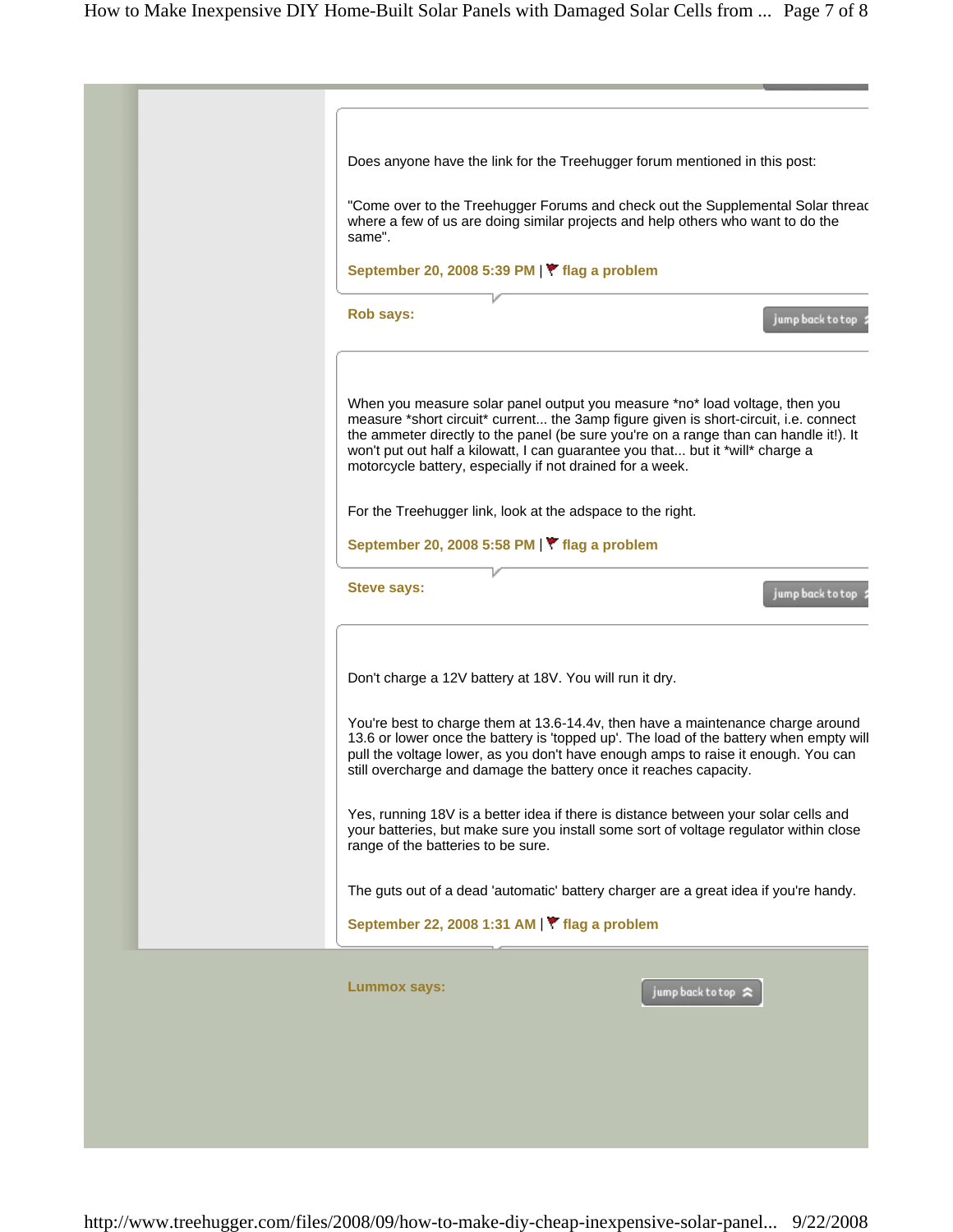How to Make Inexpensive DIY Home-Built Solar Panels with Damaged Solar Cells from ... Page 8 of 8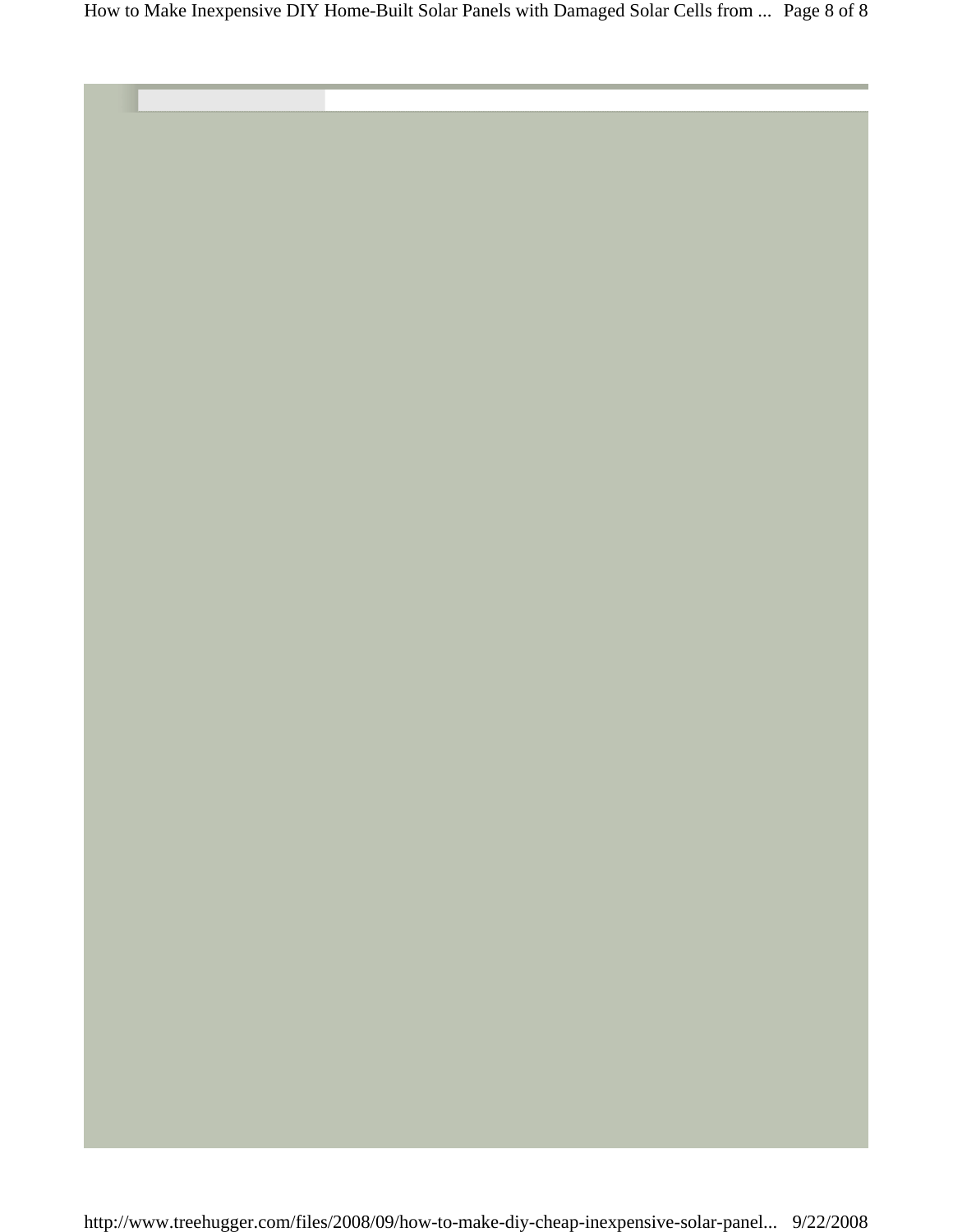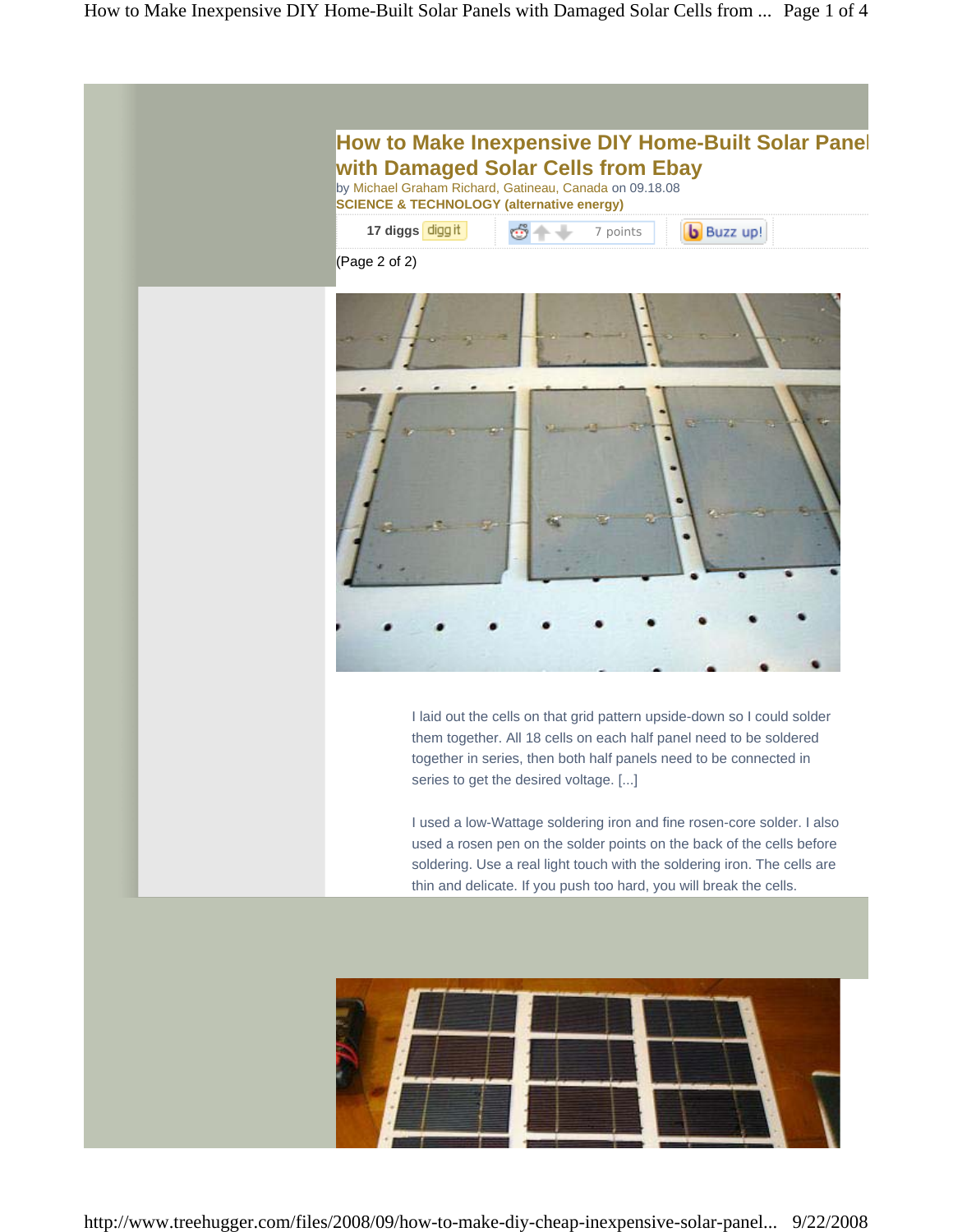

Here's what it looks like from the front.



Here I am testing first half panel outside in the sun. In weak sun through clouds the half panel is producing 9.31 Volts. YAHOO! It works! Now all I had to do is build another one just like it.



http://www.treehugger.com/files/2008/09/how-to-make-diy-cheap-inexpensive-solar-panel... 9/22/2008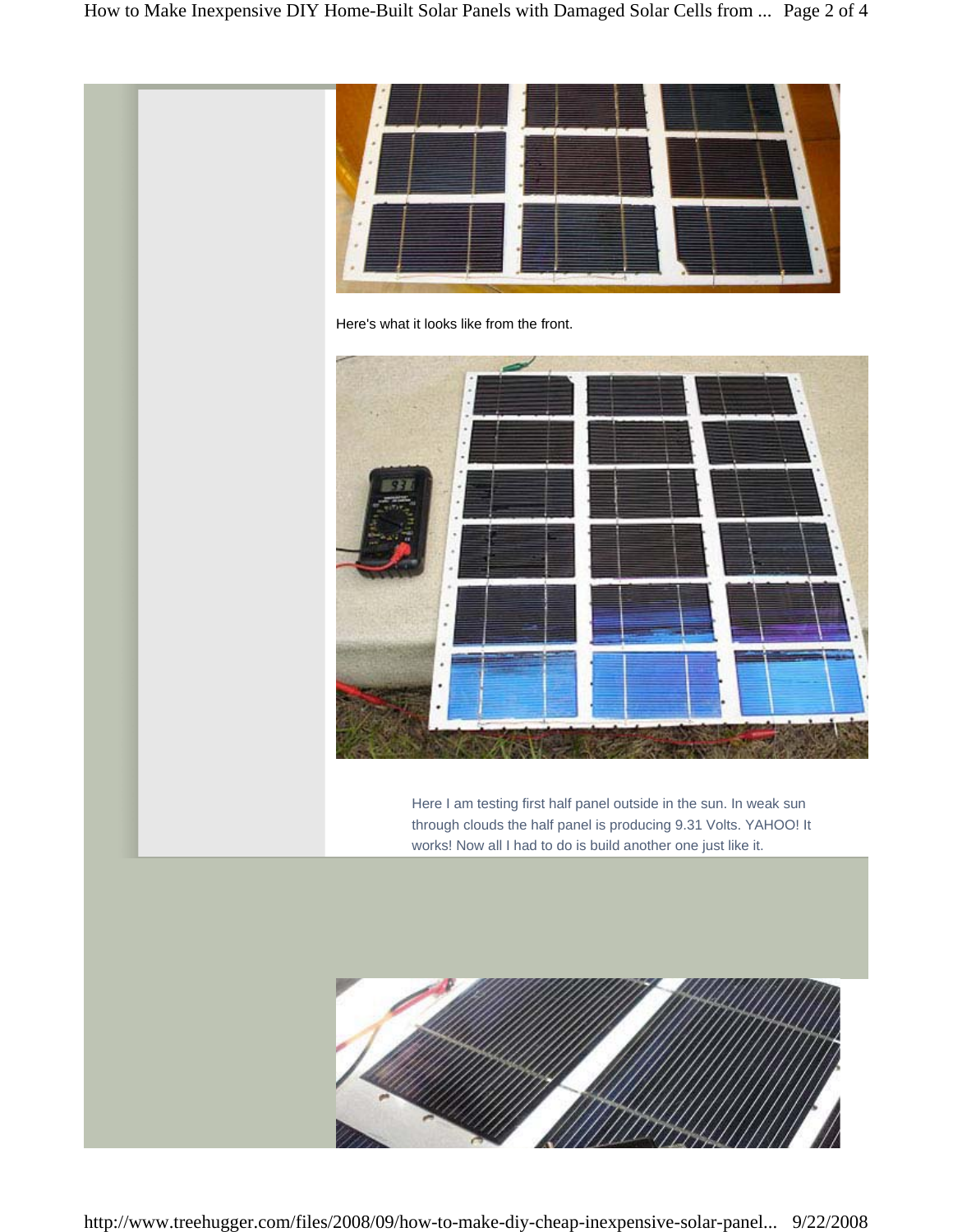

I drilled a hole in the back of the panel near the top for the wires to exit. [...] Each solar panel in a solar power system needs a blocking diode in series with it to prevent the panel from discharging your batteries at night or during cloudy weather. [...] I added a polarized two-pin jones plug to the end of the panel wires.



Here is the finished product, producing 18.8 volts and 3.05 Amps in the sun.

How much did it cost?

| Part                                    | Origin                   | Cost     |
|-----------------------------------------|--------------------------|----------|
| Solar Cells                             | Ebay                     | \$74.00* |
| Misc. Lumber                            | Homecenter Store \$20.62 |          |
| Plexiglass                              | Scrap Pile               | \$0.00   |
| Screws & Misc. Hardware Already on hand |                          | \$0.00   |
| $0.99 - 0.62 - 0.00$                    |                          |          |

http://www.treehugger.com/files/2008/09/how-to-make-diy-cheap-inexpensive-solar-panel... 9/22/2008